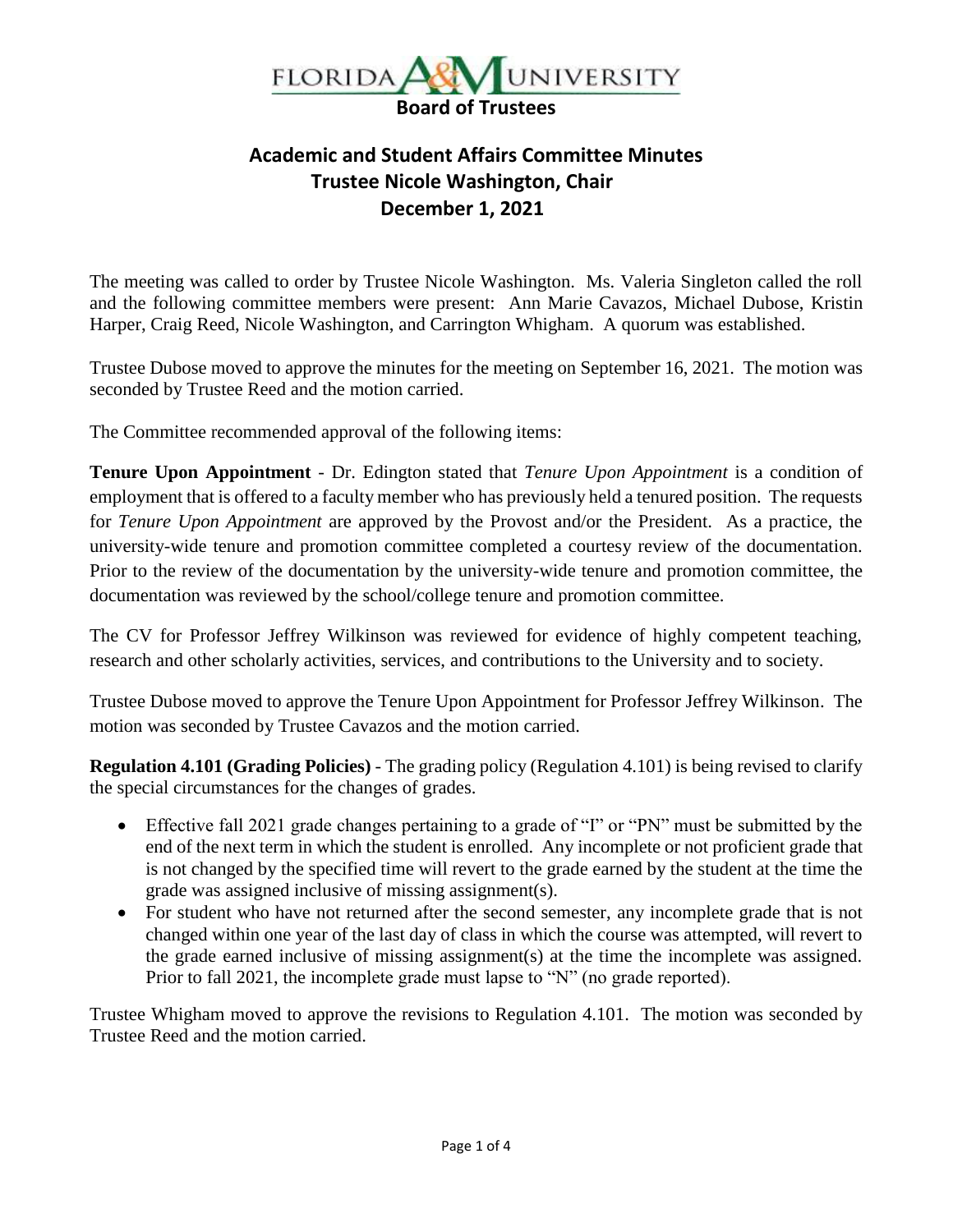

**Student Affairs Updates** – informational updates were provided:

- Dr. William Hudson, Jr., and his team provided updates on recruitment strategies, action plans, enrollment snapshots, and an update on hazing prevention.
- The Office of Undergraduate Admissions and Recruitment are focused on three strategic points of emphasis: (1) increase the number of high ability and high achieving scholars; (2) increase STEM enrollment; and (3) increase transfer student enrollment.
	- o Strategic emphasis (1) The plan is to visit a minimum of 100 high schools and assign a dedicated recruiter to work directly with the director to serve as the high achieving liaison who oversees the application to enrollment phases. In addition, we will host on campus recruitment and yield programs; and build strategic communication specifically targeting this population.
	- $\circ$  Strategic emphasis (2) There is a concerted effort to increase the number of admits in our STEM programs. The plan is to target STEM Magnet High Schools around the state and country. Through collaboration with the colleges and schools, we will feature various programs during STEM week, virtual recruitment activities, and on campus visits.
	- o Strategic emphasis (3) The plan is to host a "Transfer Students Day" each spring; specifically, targeting transfer students in a more personable way. The team will host weekly "Transfer Talk" sessions with prospective applicants and admitted students.
- As of November 26, the applications for fall 2022 from first time in college (FTIC) and Florida College System (FCS) applicants are exceeding pre-pandemic numbers.
- o The final informational update was from Mr. Bryan Smith regarding the hazing prevention initiatives.
	- o A review of the enhancements incorporated over the past decade was briefly discussed.
	- o Since the last Board meeting, National Hazing Week and National Campus Safety Awareness was recognized. In addition, a virtual hazing seminar for clubs and organizations was conducted on October 18, 2021.
	- o Since the inception of the Alivetek online course, there have been 8,114 students to complete the Hazing Prevention 101 course and 1,007 student completed the Fraternity and Sorority Life course.
	- o There are no pending investigations.

**Academic Affairs Updates** – The following informational updates were provided:

- Updates on the Licensure Pass Rate Improvement Plan were provided regarding an overview of institutional strategy and approaches for improving student success outcomes:
	- o Pre-Enrollment The strategies discussed: target K-12 and AA transfer student outreach and recruitment; early and ongoing engagement with FAMU undergraduates; expansion of curricular and co-curricular activities for student development; expanded marketing and PR (digital, print, social media, etc.); and increased presence at recruiting events and showcasing of academic program offerings.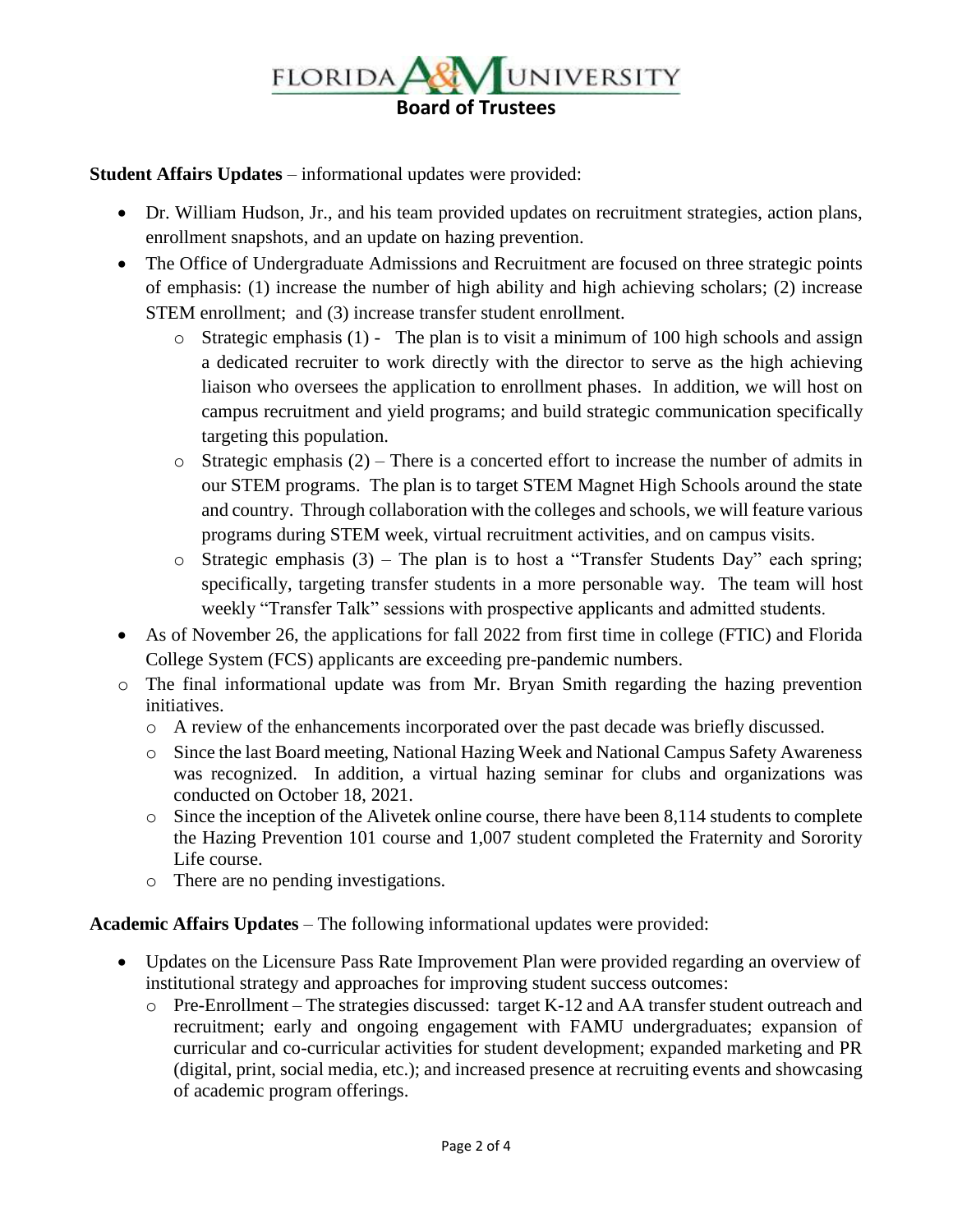

**Question:** Does the decline in enrollment for PharmD and Nursing reflect a trend in the industry?

**Response:** We have experienced highs and lows in terms of applicants for the pharmacy program; therefore, graduates will drive the market conditions. The applicant pool nationwide has dropped, so it is a national trend. In addition, another factor that has attributed to the enrollment decline is the explosion of pharmacy schools nationwide and all schools are completing for the same pool of applicants.

**Response:** The decline in enrollment for Nursing is attributed to environmental factors within the school and outside of the school. The admissions for the School of Nursing depend on the number of faculty available to teach and the clinical placement sites. We are in the process of hiring six additional faculty members. However, due to curricular changes and other factors, there are limitations related to physical space. So, this will have an impact on our admissions.

Also, there is a shortage of faculty because traveling nurses can earn almost \$200K a year and work only three days per week which makes it difficult to recruit faculty. Recently, the School of Nursing added a clinical simulation team to help our students meet the clinical time requirements. Simulation cannot be used for everything, but the State of Florida permits 50% of our curriculum to be simulation. In addition, simulation helps with remediation.

Further, Dean Johnson provided an update on the licensure exam scores and the upcoming accreditation visit for February 9 and February 10. The decision will be released in fall 2022. Based on the mock visit, plans of action have been taken to trend the School of Nursing forward.

- $\circ$  Student Preparation for Program Entry The strategies discussed: raise admission criteria; use diagnostic tools to evaluate applicants; identify deficiencies for remediation; peer mentoring; targeted academic support; accelerated remediation; professional development; and collaboration with STEM feeder programs.
- $\circ$  Program Matriculation The strategies discussed: short-term efforts to assist students with licensure exam preparation; and faculty-focused initiatives to enhance student instruction and training.
- An update on research activities was provided:
	- o During the past two years, we have set records in all of our metrics (awards received, awards submitted, F&A received, and R&D spending) except patents granted. Last year, we set the record with six utility patents and two plant patents.
	- o A highlight of the successful FAMU-FSU College of Engineering Crest Center was provided.
	- o There was a brief discussion regarding Carnegie Research 1 status by 2020: increase research awards to \$90 million; increase research spending to \$70 million; increase PhDs conferred each year to 40; decrease teach load of research productive faculty by 30% - 50%; and improve research facilities.

There being no further discussion, the meeting was adjourned at 10:10 a.m.